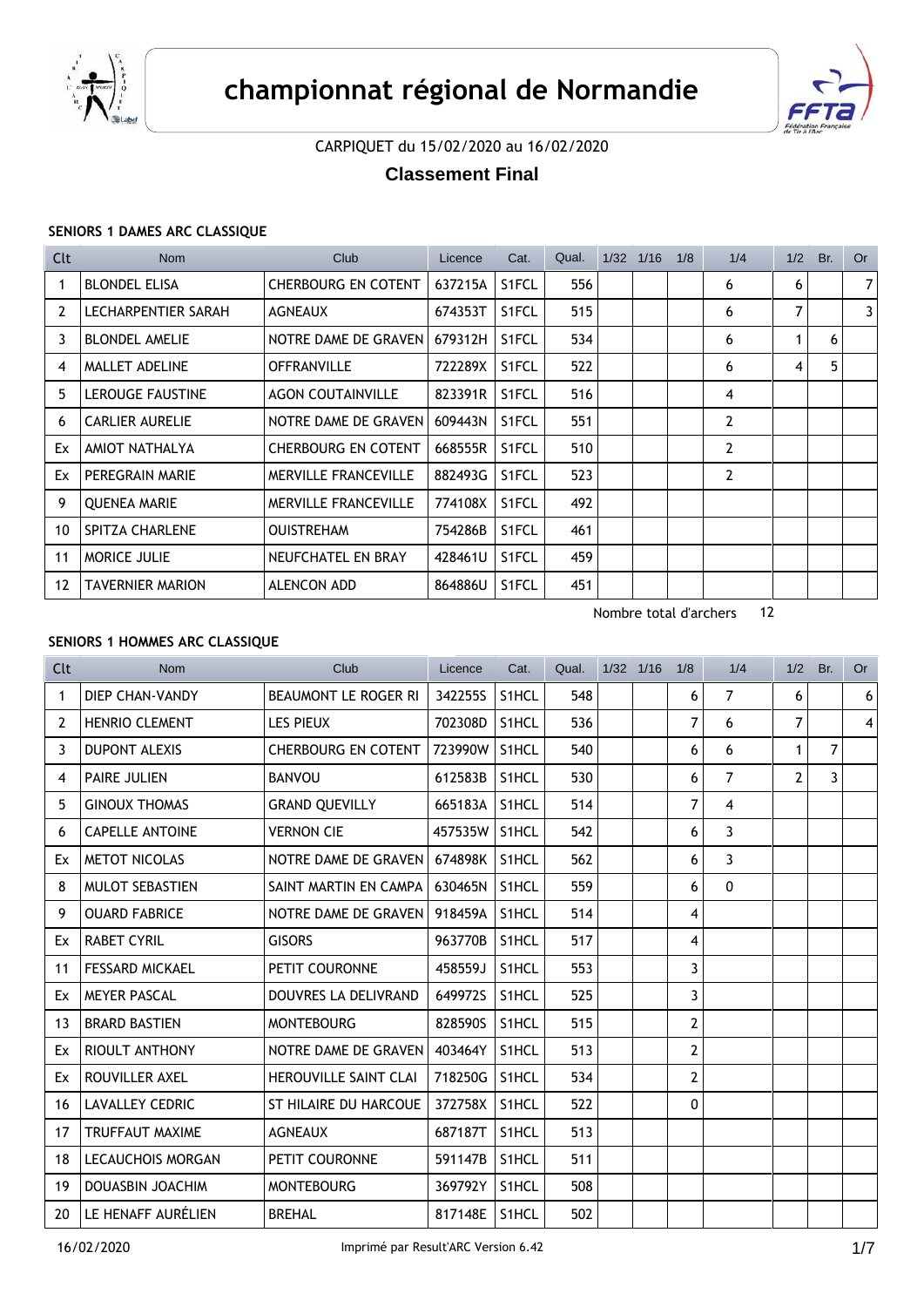| ີ<br><u>.</u>   | <b>STEVE</b><br>VAUTIER | <b>MONTEBOURG</b>              | 953859D | S <sub>1</sub> HCL | 456 |  |  |  |  |
|-----------------|-------------------------|--------------------------------|---------|--------------------|-----|--|--|--|--|
| ີ<br><u>. .</u> | <b>BENOIST MARKYANN</b> | LA DELIVRAND<br><b>DOUVRES</b> | 941077K | S1HCL              | 448 |  |  |  |  |

Nombre total d'archers 19

#### **SENIORS 2 DAMES ARC CLASSIQUE**

| Clt | Nom                                        | Club                        | Licence | Cat.               | Qual. | $1/32$ $1/16$ | 1/8            | 1/4          | 1/2          | Br. | Or           |
|-----|--------------------------------------------|-----------------------------|---------|--------------------|-------|---------------|----------------|--------------|--------------|-----|--------------|
| 1   | FOUACE-PEOUX ALEXANDRA CHERBOURG EN COTENT |                             | 277764T | S2FCL              | 555   |               | 6              | 6            | 6            |     | 6            |
| 2   | <b>DUTEURTRE CHRISTELLE</b>                | <b>BEAUMONT LE ROGER RI</b> | 810867C | S <sub>2</sub> FCL | 488   |               | 7              | 6            | 6            |     | $\mathbf{2}$ |
| 3   | <b>FRIEDRICH ISABELLE</b>                  | <b>MERVILLE FRANCEVILLE</b> | 670980B | S2FCL              | 521   |               | 6              | 6            | $\mathbf{0}$ | 6   |              |
| 4   | <b>LAINE SYLVIE</b>                        | <b>GRAND COURONNE</b>       | 796838D | S <sub>2</sub> FCL | 505   |               | 6              | 6            | 4            | 0   |              |
| 5   | <b>CARRANO VALERIE</b>                     | <b>THURY HARCOURT</b>       | 004541L | S2FCL              | 534   |               | 6              | 5            |              |     |              |
| 6   | DUPONT MARIE-LAURE                         | <b>FALAISE</b>              | 782121G | S <sub>2</sub> FCL | 524   |               | 6              | $\mathbf{0}$ |              |     |              |
| Ex  | <b>PARE ERIKA</b>                          | LE HAVRE CHTA               | 855057K | S2FCL              | 510   |               | 6              | $\pmb{0}$    |              |     |              |
| Ex  | <b>MAHIEU OLIVIA</b>                       | <b>ALENCON ADD</b>          | 691579S | S <sub>2</sub> FCL | 492   |               | 6              | $\mathbf{0}$ |              |     |              |
| 9   | <b>LAURENCE SYLVIANE</b>                   | <b>FONTENAY LE MARMION</b>  | 754738T | S <sub>2</sub> FCL | 490   |               | 4              |              |              |     |              |
| 10  | <b>LEMARIE SABRINA</b>                     | <b>VILLERS SUR MER</b>      | 919406E | S2FCL              | 430   |               | $\overline{2}$ |              |              |     |              |
| Ex  | <b>HANTEVILLE FABIENNE</b>                 | <b>ALENCON ADD</b>          | 862053P | S <sub>2</sub> FCL | 481   |               | $\overline{2}$ |              |              |     |              |
| Ex  | <b>LOZAY MURIEL</b>                        | <b>GRAND QUEVILLY</b>       | 851763E | S <sub>2</sub> FCL | 488   |               | 2              |              |              |     |              |
| Ex  | <b>BERTRAND VALERIE</b>                    | <b>FLERS</b>                | 334408M | S <sub>2</sub> FCL | 484   |               | 2              |              |              |     |              |
| Ex  | <b>LOYEZ CHANTAL</b>                       | ROUEN ARC CLUB              | 847166H | S2FCL              | 454   |               | $\overline{2}$ |              |              |     |              |
| 15  | <b>GARNIER MARIE LAURE</b>                 | <b>AGNEAUX</b>              | 940093R | S2FCL              | 500   |               | $\mathbf{1}$   |              |              |     |              |
| 16  | <b>LERIBAULT SANDRINE</b>                  | <b>AGNEAUX</b>              | 792975E | S <sub>2</sub> FCL | 459   |               | 0              |              |              |     |              |
| 17  | <b>GATTI ALEX'SANDRINE</b>                 | <b>VERNON CIE</b>           | 824610R | S <sub>2</sub> FCL | 424   |               |                |              |              |     |              |
| 18  | <b>RENAULT CHRISTELLE</b>                  | PONT ST PIERRE              | 900888B | S <sub>2</sub> FCL | 420   |               |                |              |              |     |              |
| 19  | <b>VARIN DANIELLE</b>                      | DONVILLE LES BAINS          | 733378A | S <sub>2</sub> FCL | 381   |               |                |              |              |     |              |

# **SENIORS 2 HOMMES ARC CLASSIQUE**

| <b>Clt</b>        | <b>Nom</b>                | Club                         | Licence | Cat.  | Qual. | $1/32$ $1/16$ |   | 1/8            | 1/4            | 1/2            | Br. | Or       |
|-------------------|---------------------------|------------------------------|---------|-------|-------|---------------|---|----------------|----------------|----------------|-----|----------|
| 1                 | <b>CHAINIER FRANCOIS</b>  | <b>VERNON CIE</b>            | 728865V | S2HCL | 527   |               | 6 | 7              | 6              | 6              |     | $6 \mid$ |
| 2                 | PIEPLU PATRICK            | <b>ASAM CHERBOURG-OCTE</b>   | 697717N | S2HCL | 543   |               | 6 | 7              | 7              | 6              |     | 2        |
| 3                 | <b>CLOUARD OLIVIER</b>    | <b>HEROUVILLE SAINT CLAI</b> | 798793D | S2HCL | 549   |               | 6 | 6              | $\overline{7}$ | 4              | 7   |          |
| 4                 | <b>VALLOT DENIS</b>       | <b>FLERS</b>                 | 315669U | S2HCL | 543   |               | 6 | 6              | 6              | $\overline{2}$ | 3   |          |
| 5                 | <b>BLONDEL LAURENT</b>    | <b>FECAMP</b>                | 619100K | S2HCL | 539   |               | 7 | 6              | 4              |                |     |          |
| 6                 | PREVOST MICHEL            | <b>BEAUMONT LE ROGER RI</b>  | 720025L | S2HCL | 536   |               | 6 | $\overline{7}$ | 3              |                |     |          |
| Ex                | <b>GUESDON OLIVIER</b>    | <b>CAEN</b>                  | 701655U | S2HCL | 545   |               | 6 | 7              | 3              |                |     |          |
| 8                 | BERTHEREAU ANTHONY        | ST ROMAIN DE COLBOSC         | 898467V | S2HCL | 546   |               | 6 | 6              | $\overline{2}$ |                |     |          |
| 9                 | LECARPENTIER JACQUES      | <b>MONTEBOURG</b>            | 749357U | S2HCL | 524   |               | 6 | 5              |                |                |     |          |
| Ex                | <b>DUTEURTRE EMMANUEL</b> | <b>BEAUMONT LE ROGER RI</b>  | 810865A | S2HCL | 527   |               | 6 | 5              |                |                |     |          |
| 11                | <b>SIMON DAMIEN</b>       | NOTRE DAME DE GRAVEN         | 866487J | S2HCL | 535   |               | 7 | 4              |                |                |     |          |
| $12 \overline{ }$ | <b>DUREL THIERRY</b>      | ST PIERRE SUR DIVES          | 672102W | S2HCL | 536   |               | 6 | 3              |                |                |     |          |
| Ex                | <b>FLANDRIN PHILIPPE</b>  | <b>MERVILLE FRANCEVILLE</b>  | 901235D | S2HCL | 525   |               | 6 | 3              |                |                |     |          |
| Ex                | <b>EDARD DOMINIQUE</b>    | <b>DOMFRONT</b>              | 464064T | S2HCL | 546   |               | 6 | 3              |                |                |     |          |
| 15                | PEOUX SILVERE             | <b>CHERBOURG EN COTENT</b>   | 330808Z | S2HCL | 528   |               | 7 | $\overline{2}$ |                |                |     |          |
| 16                | <b>RIOULT PATRICE</b>     | NOTRE DAME DE GRAVEN         | 410438D | S2HCL | 532   |               | 6 | $\mathbf{1}$   |                |                |     |          |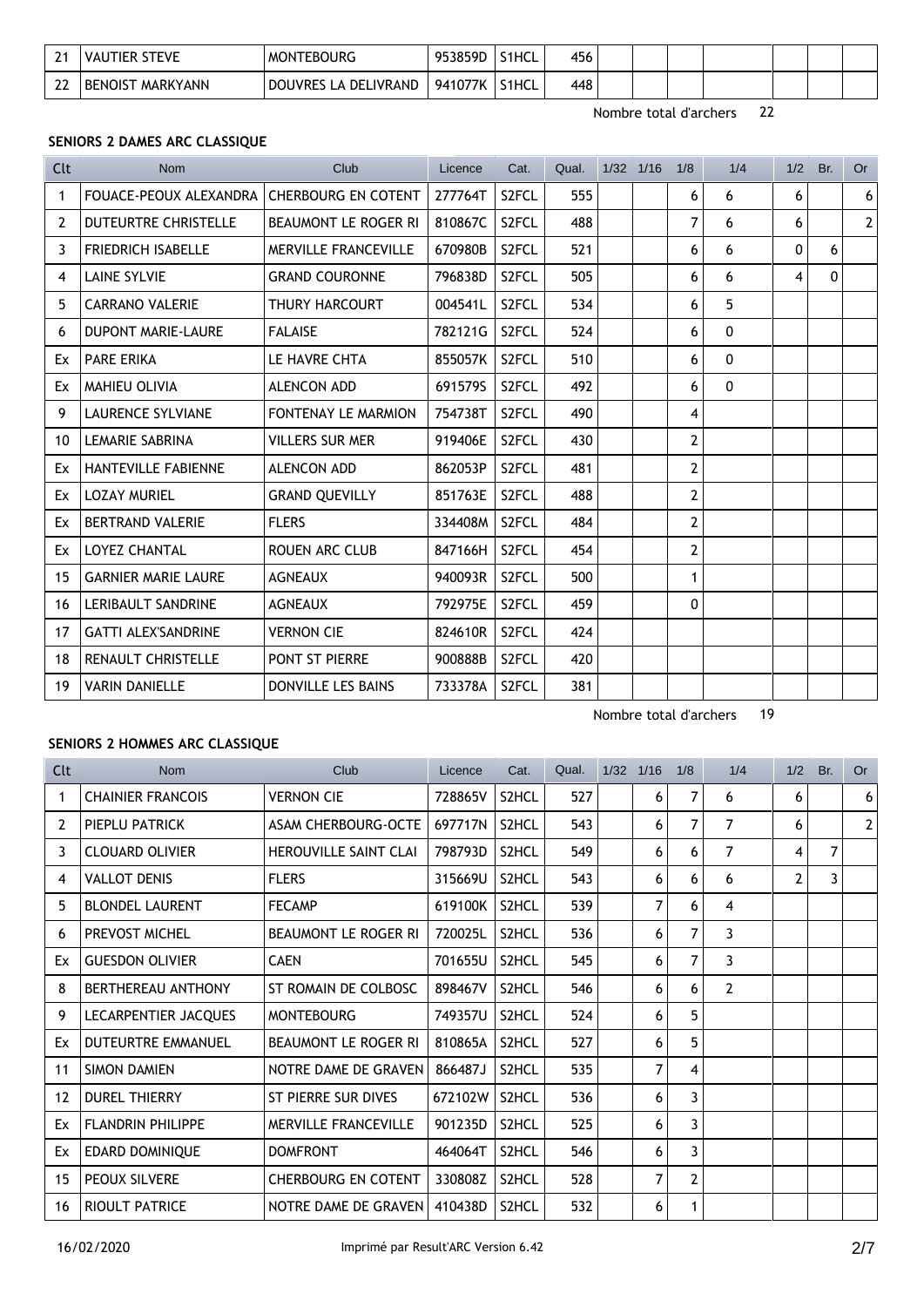| 17 | LEVADE PHILIPPE                     | <b>CARPIQUET</b>           | 704702F       | S2HCL | 522 | 5              |  |  |  |
|----|-------------------------------------|----------------------------|---------------|-------|-----|----------------|--|--|--|
| Ex | <b>ALLIX MICHAEL</b>                | MERVILLE FRANCEVILLE       | 942879U       | S2HCL | 535 | 5              |  |  |  |
| 19 | <b>PALY OLIVIER</b>                 | <b>FONTENAY LE MARMION</b> | 800914J       | S2HCL | 514 | 4              |  |  |  |
| Ex | ARCHAMBAUD CYRILLE                  | <b>LES ANDELYS</b>         | 876756W       | S2HCL | 532 | $\overline{4}$ |  |  |  |
| Ex | <b>CHAPON THIERRY</b>               | HEROUVILLE SAINT CLAI      | 800075X       | S2HCL | 515 | $\overline{4}$ |  |  |  |
| Ex | RAVELEAU MICKAEL                    | <b>AGNEAUX</b>             | 808811T       | S2HCL | 535 | 4              |  |  |  |
| 23 | YON STEPHANE                        | <b>AGNEAUX</b>             | 749673M S2HCL |       | 522 | 3              |  |  |  |
| Ex | RICARD LAURENT                      | <b>GRAND QUEVILLY</b>      | 676587W       | S2HCL | 529 | 3              |  |  |  |
| 25 | LE ROUX DAVID                       | <b>CONDE SUR VIRE</b>      | 785888B       | S2HCL | 531 | $\mathbf{2}$   |  |  |  |
| Ex | FLEURY DIMITRI                      | <b>CARPIQUET</b>           | 914844W S2HCL |       | 515 | $\overline{2}$ |  |  |  |
| Ex | <b>HERSAN CHRISTOPHE</b>            | SAINT MARTIN EN CAMPA      | 896043K       | S2HCL | 523 | $\overline{2}$ |  |  |  |
| Ex | <b>CAPDEVILA PHILIPPE</b>           | <b>OUISTREHAM</b>          | 914836M       | S2HCL | 526 | $\overline{2}$ |  |  |  |
| Ex | <b>ETARD CHRISTOPHE</b>             | <b>CAEN</b>                | 811327C       | S2HCL | 506 | $\overline{2}$ |  |  |  |
| 30 | DERCHE STEPHANE                     | NEUFCHATEL EN BRAY         | 692175P       | S2HCL | 524 | 1              |  |  |  |
| 31 | <b>TRASSARD HERMANN</b>             | ST AUBIN LES ELBEUF        | 466008F       | S2HCL | 522 |                |  |  |  |
| Ex | <b>BALON PATRICK</b>                | SOTTEVILLE LES ROUEN       | 683274P       | S2HCL | 512 |                |  |  |  |
| 33 | VANISOUVONG PHONESAVAN PONT AUDEMER |                            | 806842C       | S2HCL | 506 |                |  |  |  |
| Ex | <b>OUEVAL SIMON</b>                 | <b>PONT ST PIERRE</b>      | 345271V       | S2HCL | 506 |                |  |  |  |
| 35 | SAUVANET PATRICK                    | <b>CLCT</b>                | 786354H       | S2HCL | 505 |                |  |  |  |
| 36 | <b>CHANCEREL DAVID</b>              | <b>FECAMP</b>              | 815824R       | S2HCL | 486 |                |  |  |  |
| 37 | <b>HANRIOT REGIS</b>                | LES ANDELYS                | 876867S       | S2HCL | 484 |                |  |  |  |
| 38 | <b>BONNISSENT ERIC</b>              | <b>LES PIEUX</b>           | 823061G       | S2HCL | 480 |                |  |  |  |
| 39 | <b>LEPONT FABRICE</b>               | <b>FECAMP</b>              | 877809R       | S2HCL | 479 |                |  |  |  |
| 40 | <b>BESNARD JONATHAN</b>             | BEAUMONT LE ROGER RI       | 946468V       | S2HCL | 470 |                |  |  |  |
| 41 | CARRANO CHRISTOPHE                  | THURY HARCOURT             | 202696X       | S2HCL | 469 |                |  |  |  |
| 42 | PIGNE CYRIL                         | NEUFCHATEL EN BRAY         | 767495J       | S2HCL | 464 |                |  |  |  |
| 43 | <b>BOUTELOUP LUDOVIC</b>            | <b>GRAND QUEVILLY</b>      | 699090F       | S2HCL | 434 |                |  |  |  |

## **SENIORS 3 DAMES ARC CLASSIQUE**

| Clt            | Nom                                      | <b>Club</b>            | Licence | Cat.  | Qual. | 1/32 | 1/16 | 1/8 | 1/4            | 1/2            | Br. | <b>Or</b> |
|----------------|------------------------------------------|------------------------|---------|-------|-------|------|------|-----|----------------|----------------|-----|-----------|
|                | DUBOIS-ROUILLE JOCELYNE                  | MORTAGNE AU PERCHE     | 667446K | S3FCL | 495   |      |      |     | 6              | 7              |     | 6         |
| $\overline{2}$ | PROUHARAM DOMINIQUE                      | PETIT COURONNE         | 342611D | S3FCL | 479   |      |      |     | 6              | 6              |     | 5         |
| 3              | <b>BILLIEZ ODILE</b>                     | SAINT VALERY EN CAUX   | 288083J | S3FCL | 489   |      |      |     | 6              |                | 6   |           |
| 4              | <b>ESSCHENBROUCK FERNANDA VERNON CIE</b> |                        | 695394N | S3FCL | 405   |      |      |     | 7              | $\overline{2}$ | 2   |           |
| 5              | REGNAULT JACQUELINE                      | <b>OUISTREHAM</b>      | 962879H | S3FCL | 452   |      |      |     | 5              |                |     |           |
| 6              | LEGORGEU-SOLDINI FRANCI                  | <b>AGNEAUX</b>         | 814423T | S3FCL | 500   |      |      |     | 3              |                |     |           |
|                | <b>BARBANCHON MARIE-LAURE</b>            | <b>BAYEUX</b>          | 921974W | S3FCL | 453   |      |      |     | $\overline{2}$ |                |     |           |
| Ex             | <b>MURAIL FRANÇOISE</b>                  | <b>VILLERS SUR MER</b> | 827827M | S3FCL | 463   |      |      |     | 2              |                |     |           |
| 9              | <b>MARGAS ELIANE</b>                     | SAINT VALERY EN CAUX   | 455144X | S3FCL | 402   |      |      |     |                |                |     |           |
| 10             | <b>LECANU CHRISTIANE</b>                 | ASAM CHERBOURG-OCTE    | 773323U | S3FCL | 344   |      |      |     |                |                |     |           |

Nombre total d'archers 10

# **SENIORS 3 HOMMES ARC CLASSIQUE**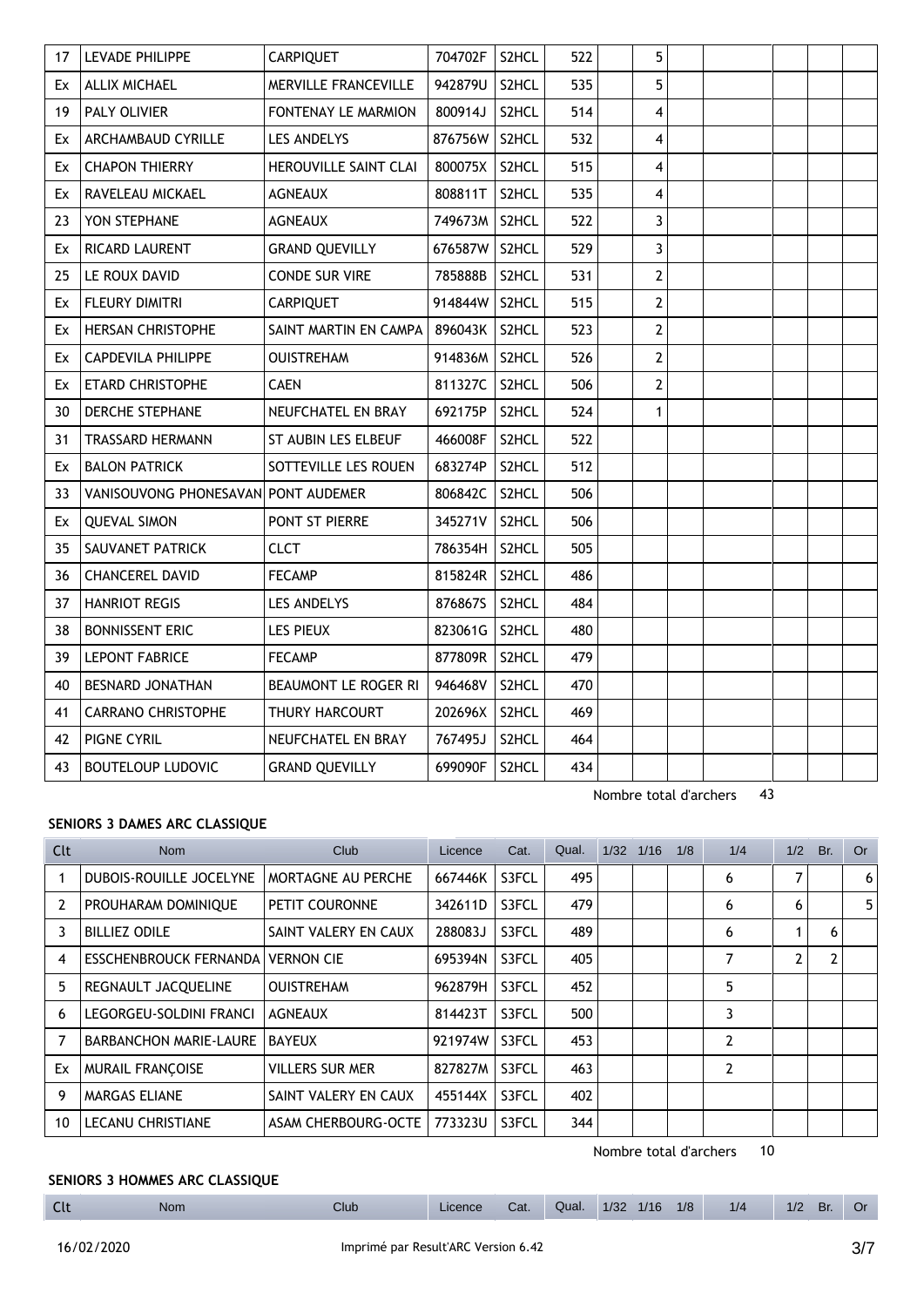| $\mathbf{1}$   | <b>MASSON DIDIER</b>        | <b>COUTANCES</b>               | 235727A | S3HCL | 566 | 6              | 6                       | $\overline{7}$ | 6            |   | 6 |
|----------------|-----------------------------|--------------------------------|---------|-------|-----|----------------|-------------------------|----------------|--------------|---|---|
| $\overline{2}$ | <b>BILLIEZ PIERRE LUC</b>   | SAINT VALERY EN CAUX           | 277496B | S3HCL | 557 | 6              | $\overline{7}$          | 6              | 7            |   | 4 |
| 3              | HERICHER BRUNO              | ST ROMAIN DE COLBOSC           | 390076W | S3HCL | 546 | 6              | $\overline{7}$          | $\overline{7}$ | 4            | 6 |   |
| 4              | <b>DUFOUR PATRICK</b>       | ASAM CHERBOURG-OCTE            | 417117N | S3HCL | 554 | 6              | 6                       | 6              | $\mathbf{1}$ | 4 |   |
| 5              | <b>JAMIN MARC</b>           | SOTTEVILLE LES ROUEN           | 856236S | S3HCL | 512 | 6              | $\boldsymbol{6}$        | 4              |              |   |   |
| 6              | <b>VALLEE JEAN PAUL</b>     | <b>CAEN</b>                    | 275539Z | S3HCL | 523 | 6              | $\overline{7}$          | 3              |              |   |   |
| 7              | <b>GRANDE PHILIPPE</b>      | <b>DOMFRONT</b>                | 619499U | S3HCL | 540 | 7              | $\boldsymbol{6}$        | 1              |              |   |   |
| 8              | RIEUNEAU CHRISTOPHE         | SAINT VALERY EN CAUX           | 618103B | S3HCL | 510 | 7              | $6\phantom{a}$          | $\mathbf{0}$   |              |   |   |
| 9              | SORIN MARC                  | SOTTEVILLE LES ROUEN           | 349691Z | S3HCL | 538 | 6              | $\overline{\mathbf{4}}$ |                |              |   |   |
| 10             | REGNAULT JEAN-LOUIS         | <b>AGNEAUX</b>                 | 221197G | S3HCL | 516 | 7              | $\overline{3}$          |                |              |   |   |
| Ex             | DURAND PHILIPPE             | <b>CAEN</b>                    | 466148H | S3HCL | 495 | 6              | $\overline{3}$          |                |              |   |   |
| 12             | <b>FAUCON ALAIN</b>         | ARGENCES                       | 374774N | S3HCL | 496 | 6              | $\overline{2}$          |                |              |   |   |
| Ex             | <b>BERNUIT PHILIPPE</b>     | <b>VERNON CIE</b>              | 393509C | S3HCL | 476 | 6              | $\overline{2}$          |                |              |   |   |
| 14             | LEBLANC MICHEL              | <b>BANVOU</b>                  | 336792D | S3HCL | 500 | 6              | $\mathbf{1}$            |                |              |   |   |
| 15             | <b>HAUTEUR MARC</b>         | <b>CARPIQUET</b>               | 717062R | S3HCL | 464 | 7              | $\mathbf{0}$            |                |              |   |   |
| Ex             | <b>LIZE ERIC</b>            | <b>VIEUX ROUEN SUR BRESL</b>   | 300082B | S3HCL | 483 | 6              | $\mathbf{0}$            |                |              |   |   |
| 17             | <b>TAVENNE LAURENT</b>      | <b>LISIEUX</b>                 | 718485M | S3HCL | 496 | 5              |                         |                |              |   |   |
| Ex             | LEPELLETIER CHARLES         | <b>COURSEULLES SUR MER</b>     | 826665Z | S3HCL | 482 | 5              |                         |                |              |   |   |
| 19             | <b>ESSCHENBROUCK MICHEL</b> | <b>VERNON CIE</b>              | 695393M | S3HCL | 498 | 4              |                         |                |              |   |   |
| Ex             | DELAMARCHE MICHEL           | ST PIERRE SUR DIVES            | 040881L | S3HCL | 463 | 4              |                         |                |              |   |   |
| Ex             | CYRULIK DOMINIQUE           | <b>AGON COUTAINVILLE</b>       | 411434L | S3HCL | 464 | 4              |                         |                |              |   |   |
| 22             | RICHARD DANIEL              | MERVILLE FRANCEVILLE           | 656486X | S3HCL | 524 | 3              |                         |                |              |   |   |
| Ex             | <b>JEANNE DIDIER</b>        | FONTENAY LE MARMION            | 954708B | S3HCL | 473 | 3              |                         |                |              |   |   |
| 24             | <b>CORTES JOSE LUIS</b>     | <b>OUISTREHAM</b>              | 869185S | S3HCL | 497 | $\overline{2}$ |                         |                |              |   |   |
| Ex             | <b>CONSEIL GILLES</b>       | <b>AGON COUTAINVILLE</b>       | 391170K | S3HCL | 469 | $\mathbf{2}$   |                         |                |              |   |   |
| Ex             | <b>MARGAS JEAN-FRANCOIS</b> | SAINT VALERY EN CAUX   612086L |         | S3HCL | 503 | $\mathbf{2}$   |                         |                |              |   |   |
| Ex             | <b>VAUTIER MARCEL</b>       | MERVILLE FRANCEVILLE           | 895277C | S3HCL | 455 | $\overline{2}$ |                         |                |              |   |   |
| 28             | YZORCHE EMMANUEL            | MORTAGNE AU PERCHE             | 705803C | S3HCL | 462 | $\mathbf{1}$   |                         |                |              |   |   |
| Ex             | <b>BURGUET DOMINIQUE</b>    | <b>CARPIQUET</b>               | 910257K | S3HCL | 469 | 1              |                         |                |              |   |   |
| 30             | PERRON GUY                  | ST HILAIRE DU HARCOUE          | 867254T | S3HCL | 453 |                |                         |                |              |   |   |
| Ex             | <b>FALHUN PAUL</b>          | <b>AGNEAUX</b>                 | 906112E | S3HCL | 451 |                |                         |                |              |   |   |
| Ex             | <b>LATUR GILLES</b>         | <b>BAYEUX</b>                  | 921984G | S3HCL | 459 |                |                         |                |              |   |   |
| 33             | NICOLAS GILBERT             | <b>GRAND COURONNE</b>          | 397577Z | S3HCL | 451 |                |                         |                |              |   |   |
| 34             | FOLOPPE DENIS               | <b>YVETOT</b>                  | 409423A | S3HCL | 450 |                |                         |                |              |   |   |
| 35             | POULAIN PATRICK             | SOTTEVILLE LES ROUEN           | 716564Z | S3HCL | 446 |                |                         |                |              |   |   |
| 36             | SORIN HUBERT                | <b>VERSON</b>                  | 838475L | S3HCL | 438 |                |                         |                |              |   |   |
| 37             | <b>BARON PATRICK</b>        | <b>BAYEUX</b>                  | 921978A | S3HCL | 435 |                |                         |                |              |   |   |
| 38             | <b>CATTE OLIVIER</b>        | ROUEN ARC CLUB                 | 771219G | S3HCL | 415 |                |                         |                |              |   |   |
| 39             | <b>BUQUET GUY</b>           | <b>GRAND QUEVILLY</b>          | 797111A | S3HCL | 409 |                |                         |                |              |   |   |

# **SENIORS 1 DAMES ARC A POULIES**

| $\sim$<br>นเ | <b>Nom</b>          | $\sim$<br>Club   | Licence | Cat.                  | Qual. | 1/32 | 1/16 | 1/8 | 1/4 | 1/2 | Br. | v.  |
|--------------|---------------------|------------------|---------|-----------------------|-------|------|------|-----|-----|-----|-----|-----|
|              | <b>DUFOUR ANAIS</b> | <b>COUTANCES</b> | 785813V | $C = C$<br>τU<br>51FI | 566   |      |      |     |     | 140 |     | 140 |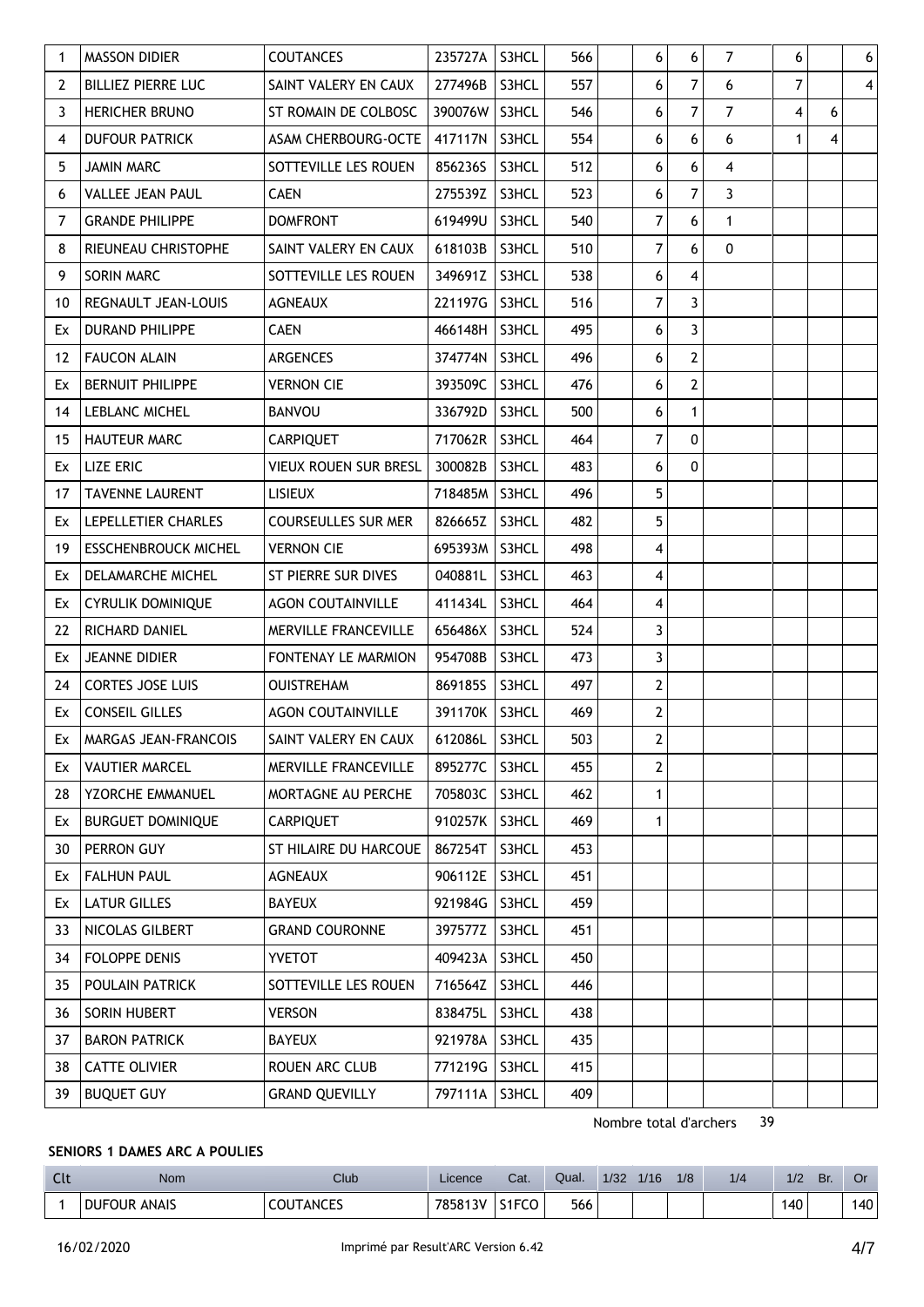| RENAUDIN TIPHAINE      | I MONT ST AIGNAN    | 791050M | S1FCO | 582 |  | 146 |     | 140 |
|------------------------|---------------------|---------|-------|-----|--|-----|-----|-----|
| <b>DUMESNIL EMILIE</b> | NEUFCHATEL EN BRAY  | 640189H | S1FCO | 566 |  | 138 | 142 |     |
| SAINTE CROIX CORALINE  | CHERBOURG EN COTENT | 405426F | S1FCO | 555 |  | 138 | 140 |     |

### **SENIORS 1 HOMMES ARC A POULIES**

| Clt            | Nom                       | Club.                      | Licence | Cat.              | Qual. | 1/32 1/16 | 1/8 | 1/4 | 1/2 | Br. | Or  |
|----------------|---------------------------|----------------------------|---------|-------------------|-------|-----------|-----|-----|-----|-----|-----|
|                | LEROY JEAN-BAPTISTE       | LES ANDELYS                | 373447W | S <sub>1</sub> HC | 578   |           |     | 143 | 144 |     | 145 |
| $\overline{2}$ | <b>HOCQ QUENTIN</b>       | NEUFCHATEL EN BRAY         | 705029L | S <sub>1</sub> HC | 582   |           |     | 142 | 148 |     | 144 |
| 3              | <b>ENGELS THOMAS</b>      | <b>COURSEULLES SUR MER</b> | 702538D | S <sub>1</sub> HC | 570   |           |     | 142 | 142 | 143 |     |
| 4              | <b>BRACHAIS GUILLAUME</b> | <b>THUIT SIGNOL</b>        | 862499Z | S <sub>1</sub> HC | 570   |           |     | 144 | 139 | 140 |     |
| 5              | <b>FAUTRAT OUENTIN</b>    | <b>BREHAL</b>              | 664413N | S <sub>1</sub> HC | 574   |           |     | 144 |     |     |     |
| 6              | <b>GADEAU ANTOINE</b>     | <b>SEES</b>                | 750944U | S <sub>1</sub> HC | 566   |           |     | 142 |     |     |     |
|                | ARCANGER GREGOIRE         | <b>DOMFRONT</b>            | 907835C | S <sub>1</sub> HC | 565   |           |     | 141 |     |     |     |
| 8              | <b>MARFOND FABIEN</b>     | <b>COUTANCES</b>           | 427803D | S <sub>1</sub> HC | 575   |           |     | 140 |     |     |     |
| 9              | <b>BIHEL OLIVIER</b>      | <b>LES PIEUX</b>           | 433854F | S <sub>1</sub> HC | 558   |           |     |     |     |     |     |

Nombre total d'archers 9

## **SENIORS 2 DAMES ARC A POULIES**

| Clt            | <b>Nom</b>                 | Club                    | Licence | Cat.               | Qual. | 1/32 | 1/16 | 1/8 | 1/4 | 1/2 | Br. | Or  |
|----------------|----------------------------|-------------------------|---------|--------------------|-------|------|------|-----|-----|-----|-----|-----|
|                | <b>GREGOIRE CAROLE</b>     | <b>GRAND QUEVILLY</b>   | 939146L | S <sub>2</sub> FCO | 561   |      |      |     |     | 141 |     | 139 |
| $\overline{2}$ | <b>BARREAU MARIE FLORE</b> | EVREUX ALM              | 595818D | S <sub>2</sub> FCO | 549   |      |      |     |     | 141 |     | 134 |
| 3              | <b>POULINGUE VALERIE</b>   | ST PIERRE SUR DIVES     | 814319E | S <sub>2</sub> FCO | 558   |      |      |     |     | 136 | 136 |     |
| 4              | PIEPLU LYDIE               | ASAM CHERBOURG-OCTE     | 677583D | S <sub>2</sub> FCO | 547   |      |      |     |     | 135 | 135 |     |
| 5              | DE GASPERIS FREDERIQUE     | <b>CONCHES EN OUCHE</b> | 839525C | S <sub>2</sub> FCO | 541   |      |      |     |     |     |     |     |
| 6              | <b>LECOMTE ANNE-SOPHIE</b> | ST AUBIN LES ELBEUF     | 697849G | S <sub>2</sub> FCO | 536   |      |      |     |     |     |     |     |

Nombre total d'archers 6

#### **SENIORS 2 HOMMES ARC A POULIES**

| Clt               | <b>Nom</b>              | <b>Club</b>                | Licence | Cat.              | Qual. | 1/32 1/16 | 1/8 | 1/4 |     | $1/2$ Br. | Or  |
|-------------------|-------------------------|----------------------------|---------|-------------------|-------|-----------|-----|-----|-----|-----------|-----|
| 1                 | POULINGUE OLIVIER       | ST PIERRE SUR DIVES        | 672124V | S <sub>2</sub> HC | 584   |           |     | 148 | 144 |           | 146 |
| 2                 | <b>DARCILLON DENIS</b>  | FONTENAY LE MARMION        | 771395Y | S <sub>2</sub> HC | 576   |           |     | 148 | 144 |           | 143 |
| 3                 | <b>DUBOC FRANCK</b>     | NOTRE DAME DE GRAVEN       | 603485M | S <sub>2</sub> HC | 572   |           |     | 143 | 138 | 141       |     |
| 4                 | LEBOUGAULT ARNAUD       | PETIT COURONNE             | 832558E | S <sub>2</sub> HC | 573   |           |     | 143 | 141 | 141       |     |
| 5                 | ROGER SEBASTIEN         | MONT ST AIGNAN             | 384453J | S <sub>2</sub> HC | 563   |           |     | 141 |     |           |     |
| Ex                | LHERMINIER YVAN         | PETIT COURONNE             | 729199H | S <sub>2</sub> HC | 572   |           |     | 141 |     |           |     |
| 7                 | <b>FOLLET SEBASTIEN</b> | MONT ST AIGNAN             | 433898D | S <sub>2</sub> HC | 569   |           |     | 140 |     |           |     |
| 8                 | <b>MONOYEZ PATRICE</b>  | <b>CONCHES EN OUCHE</b>    | 889445N | S <sub>2</sub> HC | 563   |           |     | 139 |     |           |     |
| 9                 | <b>BERGUIN PHILIPPE</b> | MONT ST AIGNAN             | 599974W | S <sub>2</sub> HC | 561   |           |     |     |     |           |     |
| 10                | <b>BLIN FRANCK</b>      | <b>FECAMP</b>              | 854747Y | S <sub>2</sub> HC | 560   |           |     |     |     |           |     |
| 11                | PAYA JEAN-FRANCOIS      | <b>OUISTREHAM</b>          | 781155G | S <sub>2</sub> HC | 554   |           |     |     |     |           |     |
| $12 \overline{ }$ | DAVID MAS SYLVAIN       | PONT ST PIERRE             | 819815D | S <sub>2</sub> HC | 553   |           |     |     |     |           |     |
| 13                | LEPETIT KARIM           | <b>COURSEULLES SUR MER</b> | 747973P | S <sub>2</sub> HC | 550   |           |     |     |     |           |     |
| 14                | PUPIN ROLAND            | YERVILLE                   | 690869V | S <sub>2</sub> HC | 542   |           |     |     |     |           |     |

Nombre total d'archers 14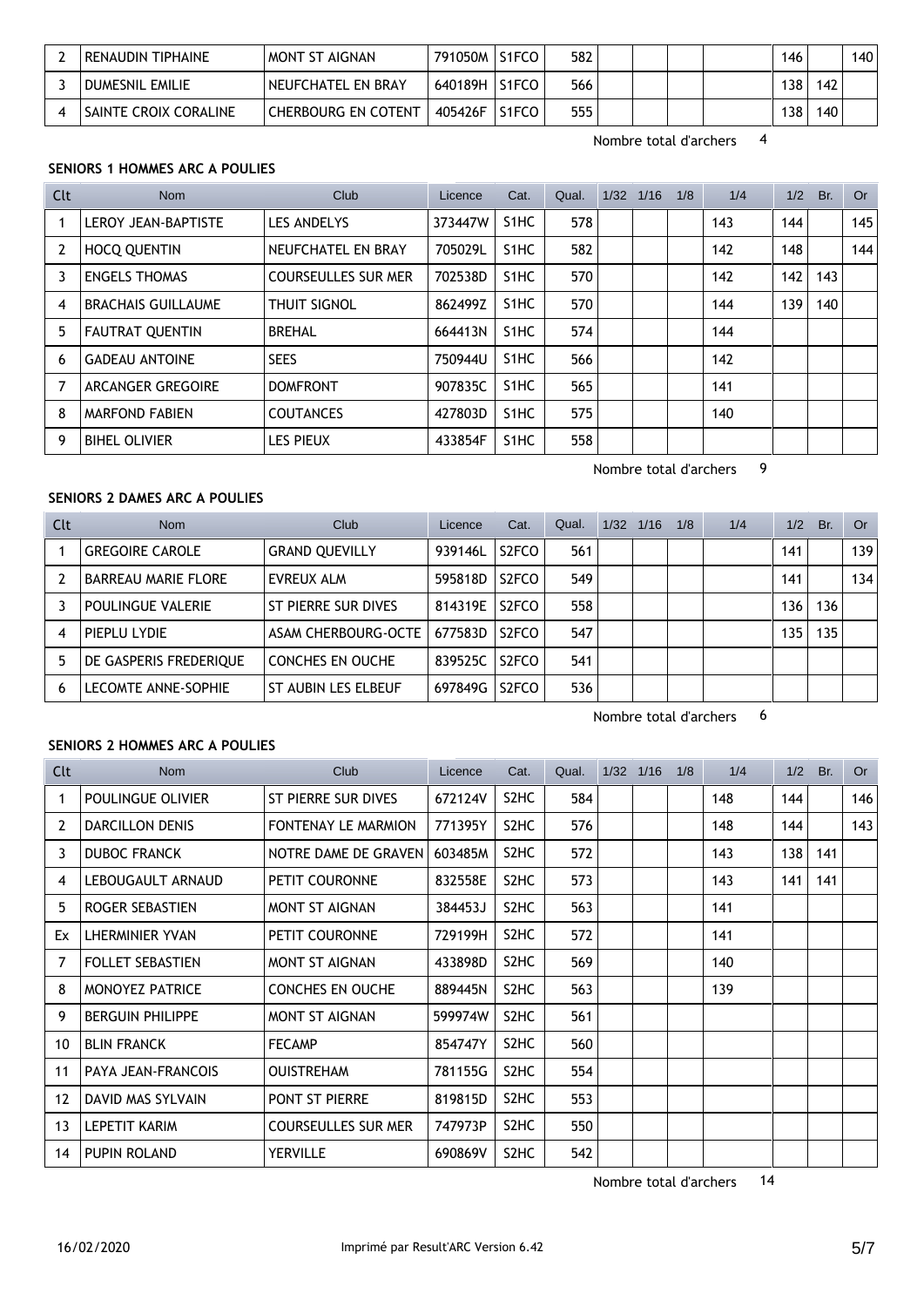#### **SENIORS 3 DAMES ARC A POULIES**

| Clt | <b>Nom</b>             | Club                         | Licence | Cat.  | Qual. | $1/32$ $1/16$ | 1/8 | 1/4 | 1/2 | Br. | Or  |
|-----|------------------------|------------------------------|---------|-------|-------|---------------|-----|-----|-----|-----|-----|
|     | <b>TAULIN PATRICIA</b> | LE HAVRE CHTA                | 451312G | S3FCO | 546   |               |     |     | 131 |     | 139 |
|     | <b>ESTEVES ISABEL</b>  | <b>GRAND COURONNE</b>        | 761151N | S3FCO | 520   |               |     |     | 133 |     | 132 |
|     | DELAROUX ANNIE         | <b>CHERBOURG EN COTENT  </b> | 842834Z | S3FCO | 503   |               |     |     | 126 | 134 |     |
|     | PETIT COLETTE          | <b>COURSEULLES SUR MER</b>   | 848184P | S3FCO | 487   |               |     |     | 119 | 119 |     |

Nombre total d'archers 4

## **SENIORS 3 HOMMES ARC A POULIES**

| Clt            | Nom                        | Club                       | Licence | Cat. | Qual. | $1/32$ $1/16$ | 1/8 | 1/4 | 1/2 | Br. | <b>Or</b> |
|----------------|----------------------------|----------------------------|---------|------|-------|---------------|-----|-----|-----|-----|-----------|
|                | <b>BERTRAND JACQUES</b>    | SAINT VALERY EN CAUX       | 275303T | S3HC | 556   |               |     | 140 | 139 |     | 137       |
| $\overline{2}$ | MALDONADO HUBERT           | <b>CARPIQUET</b>           | 872011N | S3HC | 551   |               |     | 140 | 135 |     | 137       |
| 3              | <b>BARBANCHON PHILIPPE</b> | <b>COURSEULLES SUR MER</b> | 811840K | S3HC | 561   |               |     | 140 | 137 | 142 |           |
| 4              | <b>GEIGER REMY</b>         | SAINT MARTIN EN CAMPA      | 692708U | S3HC | 553   |               |     | 139 | 133 | 140 |           |
| 5              | <b>FASTAMMA GUY</b>        | NOTRE DAME DE GRAVEN       | 731678C | S3HC | 557   |               |     | 139 |     |     |           |
| Ex             | <b>LECACHEUR MICHEL</b>    | <b>FECAMP</b>              | 672904T | S3HC | 557   |               |     | 139 |     |     |           |
| 7              | <b>OUIN PHILIPPE</b>       | DOUVRES LA DELIVRAND       | 761210C | S3HC | 558   |               |     | 138 |     |     |           |
| 8              | <b>GRIFFON DOMINIQUE</b>   | MONT ST AIGNAN             | 772001G | S3HC | 544   |               |     | 135 |     |     |           |
| 9              | <b>GIBERT CHRISTIAN</b>    | LES PIEUX                  | 433882L | S3HC | 542   |               |     |     |     |     |           |
| 10             | <b>OLIVIER FREDERIC</b>    | <b>CAEN</b>                | 649975V | S3HC | 537   |               |     |     |     |     |           |
| 11             | <b>LAMARRE JACQUIE</b>     | EVREUX ALM                 | 750190Z | S3HC | 536   |               |     |     |     |     |           |
| 12             | <b>BIHEL PHILIPPE</b>      | <b>LES PIEUX</b>           | 417250H | S3HC | 535   |               |     |     |     |     |           |

Nombre total d'archers 12

# **SENIORS DAMES ARC NU**

| Clt            | Nom                     | Club                    | Licence | Cat.  | Qual. | 1/32 | 1/16 | 1/8 | 1/4            | 1/2          | Br. | Or |
|----------------|-------------------------|-------------------------|---------|-------|-------|------|------|-----|----------------|--------------|-----|----|
|                | SERRUAU CHERON AURELIE  | <b>CONCHES EN OUCHE</b> | 920332L | S1FBB | 458   |      |      |     | 6              | 6            |     | 6  |
| $\overline{2}$ | <b>LEGOUPIL MELANIE</b> | <b>CONDE SUR VIRE</b>   | 939472R | S1FBB | 406   |      |      |     | 7              | 6            |     | 0  |
| 3              | <b>GUILLOTTE AMELIE</b> | <b>ARGENCES</b>         | 871148A | S1FBB | 436   |      |      |     | 7              | $\mathbf{0}$ | 6   |    |
| 4              | <b>DAMIS AURELIE</b>    | <b>SEES</b>             | 951628D | S1FBB | 500   |      |      |     | 6              | 4            | -4  |    |
| 5              | <b>MARIE ELISE</b>      | DOUVRES LA DELIVRAND    | 941140D | S1FBB | 425   |      |      |     | 3              |              |     |    |
| Ex             | ROTROU ANNE MARIE       | <b>CARPIQUET</b>        | 909835B | S1FBB | 400   |      |      |     | 3              |              |     |    |
| 7              | <b>BRUERE GERALDINE</b> | <b>EVREUX ALM</b>       | 785245C | S1FBB | 397   |      |      |     | $\overline{2}$ |              |     |    |
| Ex             | <b>DUNAUD ANNE</b>      | ST HILAIRE DU HARCOUE   | 884155N | S1FBB | 386   |      |      |     | $\overline{2}$ |              |     |    |
| 9              | RICHEZ MARGOT           | <b>SEES</b>             | 934395X | S1FBB | 326   |      |      |     |                |              |     |    |
| 10             | <b>LEQUESNE REGINE</b>  | ST AUBIN LES ELBEUF     | 790232Y | S1FBB | 289   |      |      |     |                |              |     |    |

Nombre total d'archers 10

# **SENIORS HOMMES ARC NU**

| Clt | <b>Nom</b>              | Club                    | Licence | Cat.  | Qual. | 1/32 | 1/16 | 1/8 | 1/4 | 1/2 | Br. | Or |
|-----|-------------------------|-------------------------|---------|-------|-------|------|------|-----|-----|-----|-----|----|
|     | DUNAUD CHRISTIAN        | ST HILAIRE DU HARCOUE   | 844923V | S1HBB | 472   |      |      | 6   | 6   | 6   |     | 6  |
|     | <b>LEMAIRE THOMAS</b>   | <b>CONCHES EN OUCHE</b> | 703790P | S1HBB | 501   |      |      | 6   | 6   | 6   |     |    |
|     | <b>SAMSON LAURENT</b>   | <b>VERSON</b>           | 913371V | S1HBB | 480   |      |      | 6   |     |     |     |    |
| 4   | <b>CANUET XAVIER</b>    | <b>CONDE SUR VIRE</b>   | 794746E | S1HBB | 493   |      |      | 6   | 6   | 4   |     |    |
|     | <b>ANFRAY DOMINIQUE</b> | ST HILAIRE DU HARCOUE   | 935218S | S1HBB | 461   |      |      | 6   | 4   |     |     |    |
| 6   | <b>GUILBART NICOLAS</b> | DONVILLE LES BAINS      | 887312V | S1HBB | 495   |      |      | 6   |     |     |     |    |